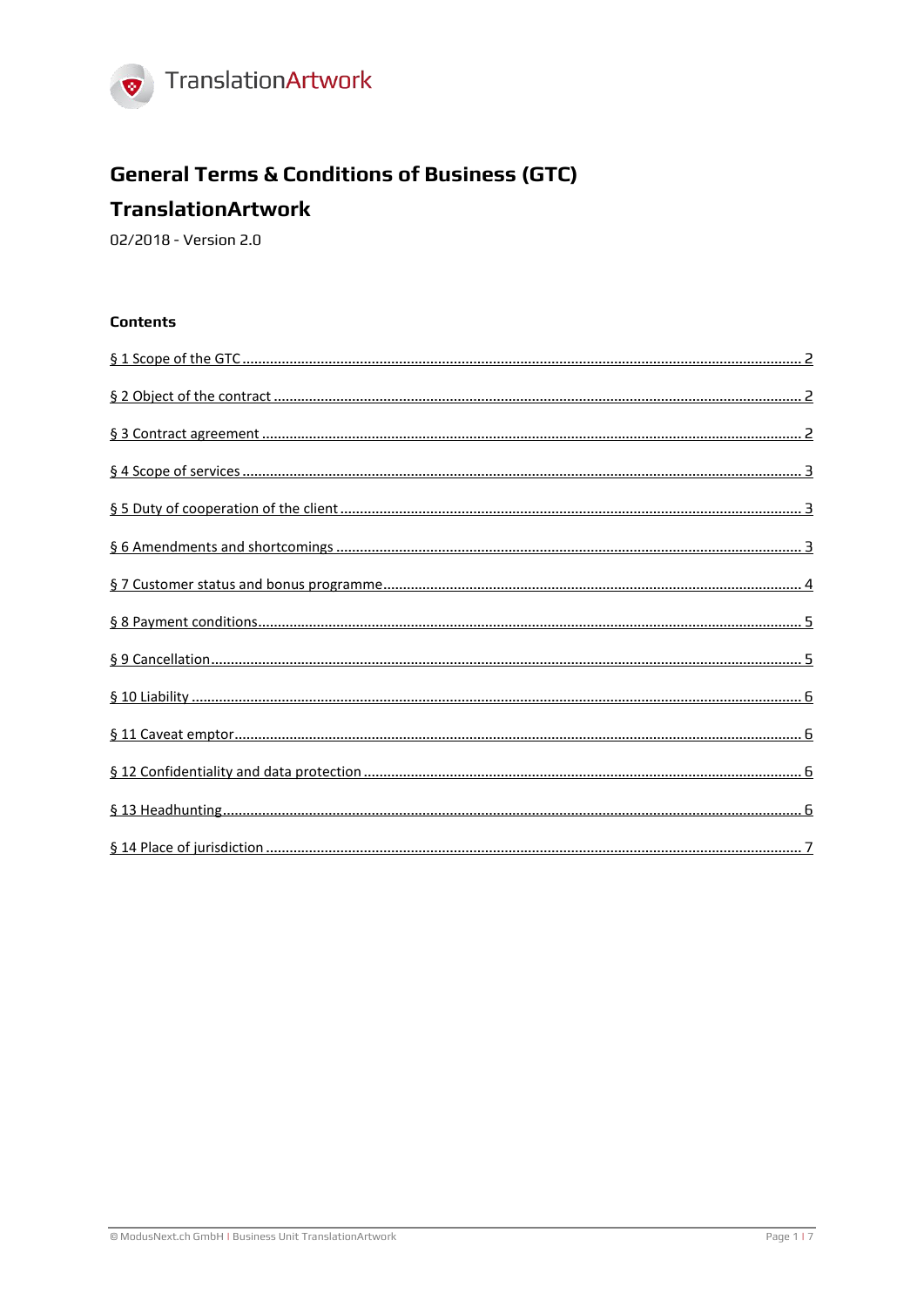

## <span id="page-1-0"></span>**§ 1 SCOPE OF THE GTC**

- 1. TranslationArtwork is a business unit of ModusNext.ch GmbH, based in Kreuzlingen, Switzerland, hereafter referred to as "TranslationArtwork".
- 2. TranslationArtwork fulfils its contractual duties exclusively on the basis of these GTCs.
- 3. Agreements that deviate from these GTCs are only effective in written form.
- 4. TranslationArtwork is entitled to modify or adapt the GTCs at any time.
- 5. The transfer of rights or claims from this contract is not permitted without the permission of TranslationArtwork.

#### <span id="page-1-1"></span>**§ 2 OBJECT OF THE CONTRACT**

- 1. As a translation agency, TranslationArtwork offers translation of texts, documents and websites in all specialist areas by human translators.
- 2. Translations are undertaken by employees or freelance translators of TranslationArtwork. TranslationArtwork is only liable for the careful selection, instruction and monitoring of freelance translators.
- <span id="page-1-2"></span>3. Business relationships exist in all cases with TranslationArtwork and not with the translator.

#### **§ 3 CONTRACT AGREEMENT**

- 1. The quotation and associated contract agreement are essentially set out by TranslationArtwork. TranslationArtwork transmits an offer to the customer via an order document in the form of a PDF file by e-mail. The order document includes the order parameters that have been defined by the client. If the client accepts the quotation, this represents a binding order.
- 2. An offer is valid for a maximum of 5 working days.
- 3. Following confirmation of the client's order, TranslationArtwork begins to process the order.
- 4. The client accepts the offer by confirming the order by e-mail to TranslationArtwork.
- 5. By confirming the order, the order price applies as a minimum cost. This price is generally also the final price calculated. However, TranslationArtwork reserves the right to adjust the price for the translation based on the current prices or with regard to additional expenses after the contract has been agreed. Reasons for this are errors in calculating the order, text fields that were not recognised as such, incorrect entry and estimates by the client, incorrect estimates by TranslationArtwork, external programming and Internet threats and security gaps. Any price adjustment required will be conveyed to the client after it is discovered.
- 6. TranslationArtwork differentiates between regular clients and first-time clients (see [§ 7](#page-3-0)  [Customer status and bonus programme\)](#page-3-0). After confirming the order of the regular client, TranslationArtwork begins to process the order. For a first-time client, payment must be made upon confirmation of the order before the order can be processed. The lead time begins with the order confirmation from the regular client, or with the order confirmation and payment receipt from a first-time client. The regular client pays when the order is completed, against an invoice raised by TranslationArtwork. In exceptional cases, a first-time client may also be invoiced when the order is completed. TranslationArtwork reserves the right to make a decision with regard to these exceptional cases.
- 7. If the order is made outside office hours (Monday to Friday, 8:00 a.m. to 6:00 p.m. CET), TranslationArtwork reserves the right to extend the lead time.
- 8. Should it not be possible to complete the order in the period specified by the client, this may be extended reasonably by TranslationArtwork.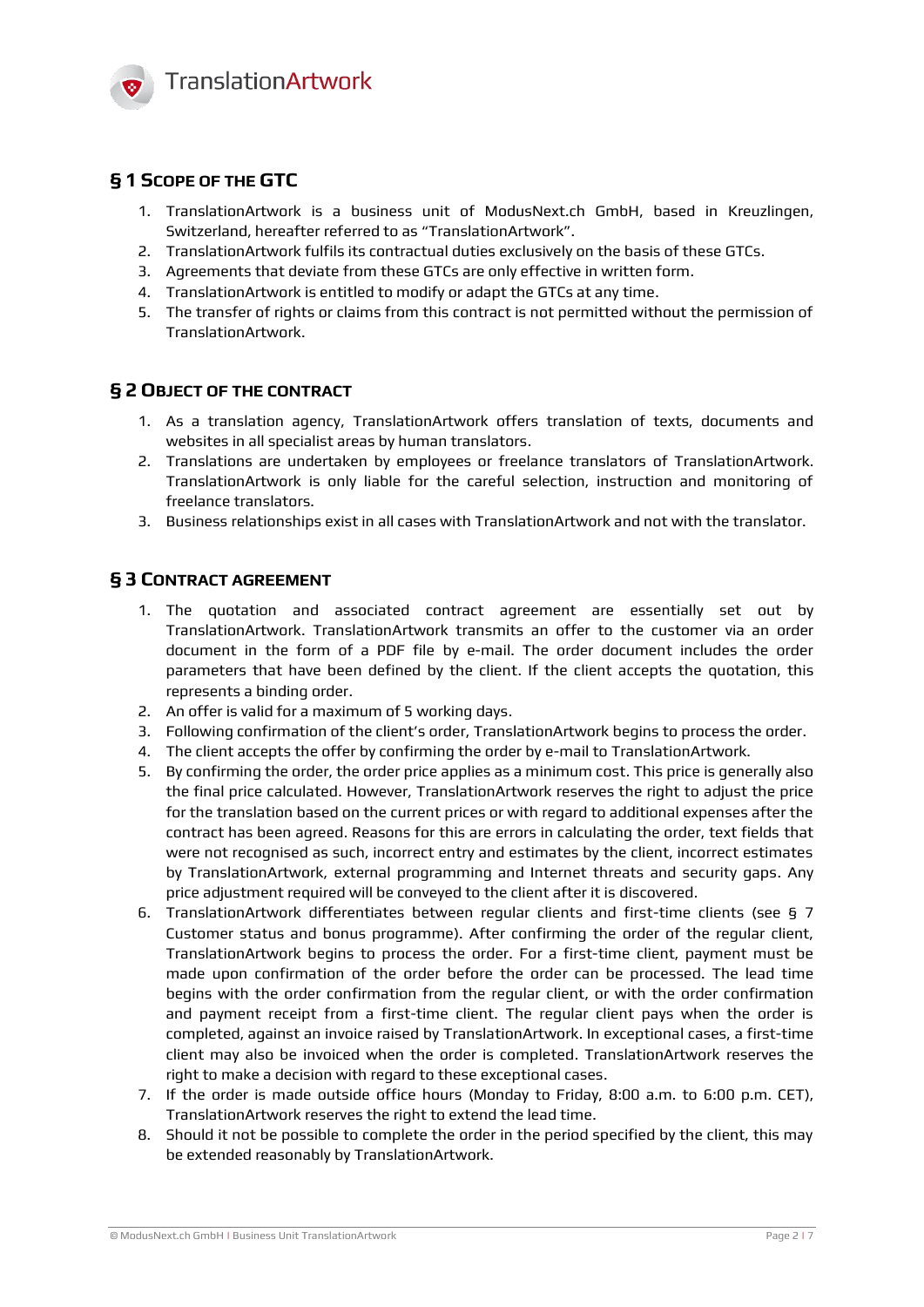- 9. The client has no direct contact with the translator, but only with the project manager assigned by TranslationArtwork.
- 10. A correct translation can only be provided if the capacities of TranslationArtwork enable this. The contractual delivery time is generally 200 lines per day, depending upon the specialist field and language combination. Should the number of lines exceed this specification of 200 lines per day, the order will be assigned to a suitable delivery category.

## <span id="page-2-0"></span>**§ 4 SCOPE OF SERVICES**

- 1. TranslationArtwork may reject orders that include obscene, vulgar, slanderous, racist, violence-glorifying or other content that is liable to lead to prosecution. Should there be a client login, TranslationArtwork reserves the right to lock or remove the client login at their own discretion.
- 2. The order may generally be rejected if it is envisaged that the order cannot be managed at an appropriate level of quality in the specified period. In such a case, TranslationArtwork will inform the client as quickly as possible and no costs will be charged to the client.
- 3. The documents pertaining to the order are retained and are available on the TranslationArtwork server for a maximum of 30 days after delivery. After this period of time, it is no longer possible for the client to obtain the documents.
- 4. TranslationArtwork is obliged to carry out translations of documents to the generally valid quality standards, correctly and, depending upon the textual context, literally or by analogy, by adhering to the order parameters.
- 5. If the document contains images, these may be excluded from the translation.
- 6. A subject glossary is developed and used for the client following written agreement. The precondition for this is that sufficient documents and texts are sent by the client to enable compilation of a subject glossary.

#### <span id="page-2-1"></span>**§ 5 DUTY OF COOPERATION OF THE CLIENT**

- 1. The client must provide all documents required (texts, images, graphics, logos, tables, etc.) for the processing of the order. The documents are crucial for carrying out the order. Subsequent modifications are subject to costs.
- 2. The client is responsible for all content provided.
- 3. For all content provided, the client guarantees the necessary rights and ensures that TranslationArtwork is completely indemnified against third parties with regard to alleged or actual breaches by third parties due to the content provided by the client.
- 4. The client must ensure that they are available for any queries, ambiguities or subsequent delivery of documents while the order is being processed, either via e-mail, instant messaging and/or telephone). TranslationArtwork assumes that the client may be reached by e-mail during office opening hours. In the event that the documents required have not been correctly supplied, the missing documents will be subsequently requested. The response time of the client up to delivery of the documents required will be added to the lead time, without any breach of the contract on the part of TranslationArtwork.
- <span id="page-2-2"></span>5. Communication will mainly be conducted via e-mail.

#### **§ 6 AMENDMENTS AND SHORTCOMINGS**

1. After completion of the order, the client receives an e-mail with the translated order documents.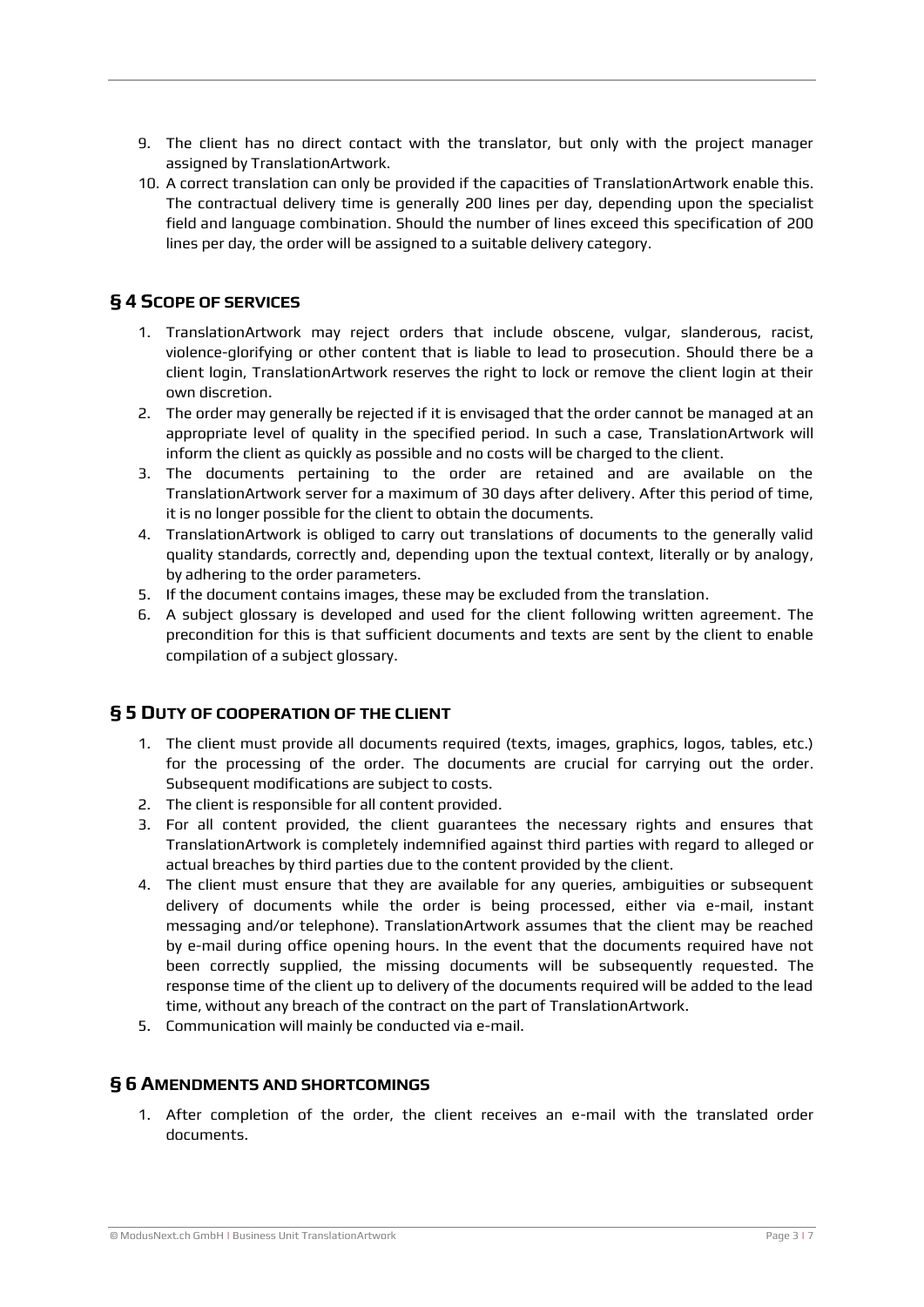- 2. TranslationArtwork makes every effort to fulfil the requirements of the client. If the client is not satisfied with the services, they may request amendments.
- 3. TranslationArtwork either confirms the amendments or refuses them. This means that the order is completed.
- 4. Amendments are included in the order on a non-recurring basis and are free for the client. Each additional amendment is carried out at the expense of the client. The client must adhere to an amendment period of at least two working days from the placing of the order.
- 5. TranslationArtwork agrees a term for the amendment. If the client is not satisfied with the amendment following this term, the order is given a defective status.
- 6. TranslationArtwork either confirms the defect and this is rectified free of charge, or if the defect is refused, this means that the order is completed.
- 7. If the defect described by the client is only of a marginal nature, then the client's demands are invalid. TranslationArtwork categorises the defect in that the language experts give reasons for the categorisation in writing.
- 8. If TranslationArtwork is unable to rectify a defect, only the part will be invoiced that is not affected by the defect. Any other rights of the client with regard to defects are excluded.
- 9. The client is asked to check the order for defects immediately upon receipt. TranslationArtwork differentiates between "open defects" and "hidden defects". Open defects are apparent straight away and hidden defects, only after the order is checked in detail. Open defects must be reported within 24 hours and hidden defects within 3 days. Both types of defect must be communicated to TranslationArtwork by e-mail. If the open defects are not reported within 24 hours and the hidden defects within 3 days following the delivery period, the translation is considered to have been supplied according to contract. Further defect rights for the client are excluded.
- 10. If the origin of the defect proposed by the client is to do with faulty or incomplete client documents, then there is no defect and the quotation price must be paid (see [§ 5 Duty of](#page-2-1)  [cooperation of the client\)](#page-2-1).

#### <span id="page-3-0"></span>**§ 7 CUSTOMER STATUS AND BONUS PROGRAMME**

- 1. TranslationArtwork defines a client as regular if they have placed and completed more than 2 paid orders in a half-year period without payment reminders being issued.
- 2. TranslationArtwork defines a first-time client as one who has placed fewer than 3 contracts in a half year.
- 3. If a client has achieved the status of regular customer, they retain this until TranslationArtwork defines another categorisation.
- 4. TranslationArtwork may assign a first-time client as a regular client and a regular client as a first-time client.
- 5. TranslationArtwork offers a discount model for regular clients, known as the client bonus programme. The bonus programme has the categories Basic Star, Bronze Star, Silver Star, Gold Star and Platinum Star, according to the following table.

| <b>Customer bonus programme</b> |               |                              |  |
|---------------------------------|---------------|------------------------------|--|
| Category                        | Discount as % | Orders in the last 12 months |  |
| Basic Star                      |               | <12                          |  |
| <b>Bronze Star</b>              |               | 12                           |  |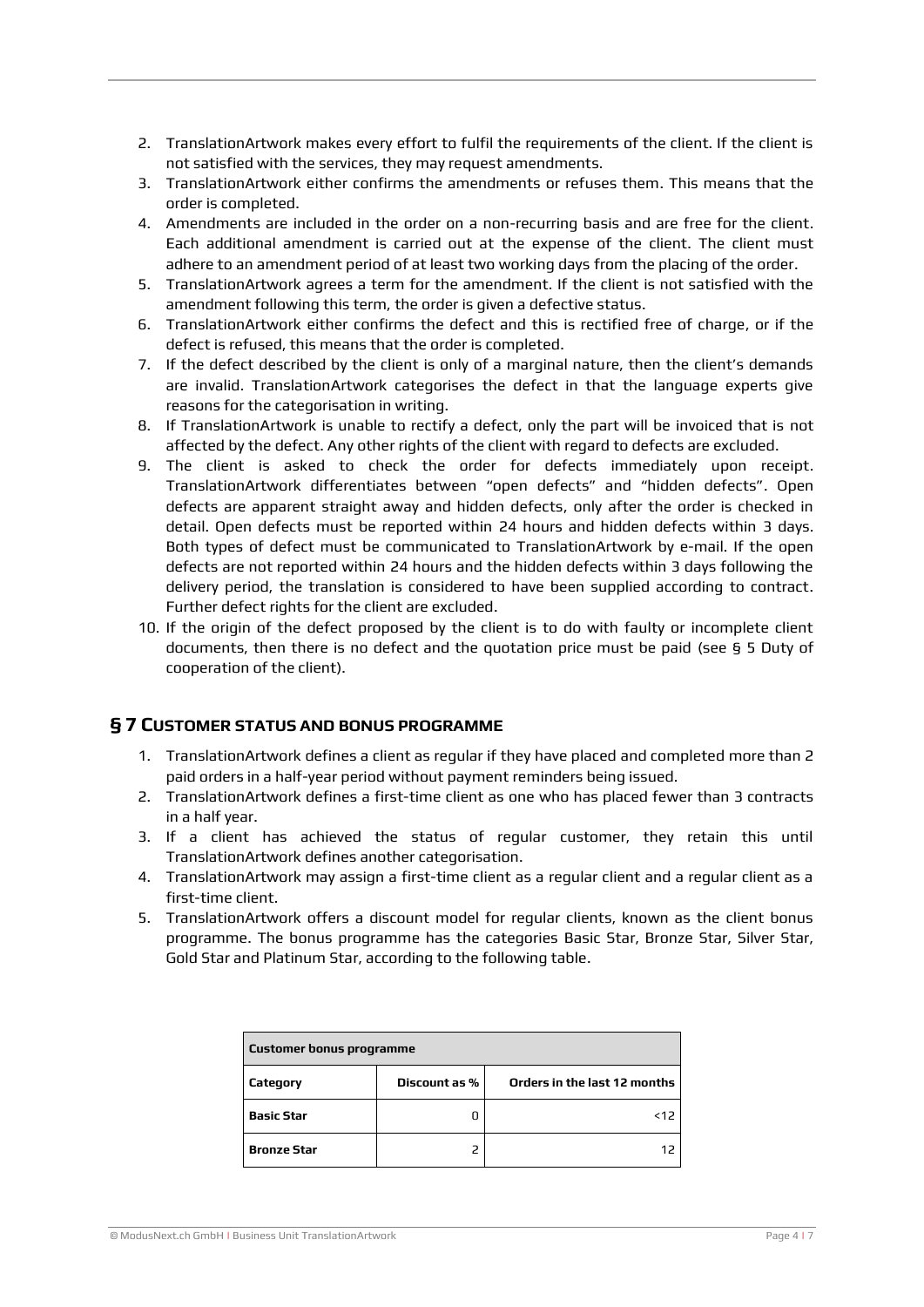| <b>Silver Star</b>   | 2.5        | 18                                       |
|----------------------|------------|------------------------------------------|
| Gold Star            |            | 24                                       |
| <b>Platinum Star</b> | individual | to be assigned by<br>TranslationArtwork. |

- 6. If a regular client breaches the contractual agreements, TranslationArtwork may downgrade the regular client to another category.
- <span id="page-4-0"></span>7. The Platinum Star category can only be assigned by TranslationArtwork.

#### **§ 8 PAYMENT CONDITIONS**

- 1. TranslationArtwork makes a distinction between three payment periods, according to the two client groups, first-time client and regular client.
	- a. First-time clients must pay for the order before the order is processed. The order will only be carried out once payment is received.
	- b. Should additional costs arise during the processing of the order, these must be paid before the order is translated.
	- c. Regular customers make their payment after the order has been completed. The payment terms are a minimum of 10 and a maximum of 30 days, depending on the individual client agreement.
- 2. TranslationArtwork calculates the agreed order price offered in the confirmed order, with the relevant discount applied from the client bonus programme, plus any additional costs. This amount is known as the invoice amount.
- 3. Based on the total of the invoice amount, VAT is charged at a rate of 8%. When paying by credit card or PayPal, additional handling charges of 3.9% apply to the whole invoice amount. When paying by bank transfer there are no charges, provided SEPA is used as the payment method.
- 4. Payment can be made in the currencies CHF, EUR and USD, via payment methods supported by TranslationArtwork.
- 5. Invoices are sent to the client in PDF format via e-mail.
- 6. If payment is delayed, TranslationArtwork may charge delayed payment interest of 5% for the period in question. In the event of greater damages, TranslationArtwork reserves the right to claim further compensation.
- 7. With regard to payment reminders, the client will be invoiced for fixed costs including carriage costs and any additional collection costs.
- 8. Payment options not mentioned here are not permitted, and charges not mentioned are at the expense of the client.

#### <span id="page-4-1"></span>**§ 9 CANCELLATION**

- 1. The client may cancel at any time, up to completion of the order. The client will be proportionately invoiced for costs arising up to the time of the cancellation, but at least 60% of the order amount.
- 2. If the "Duty of cooperation of the client" (§5) is not adhered to, TranslationArtwork may cancel the order. The client will be invoiced for the amount, including costs arising, up to the time of cancellation, plus 15% processing costs.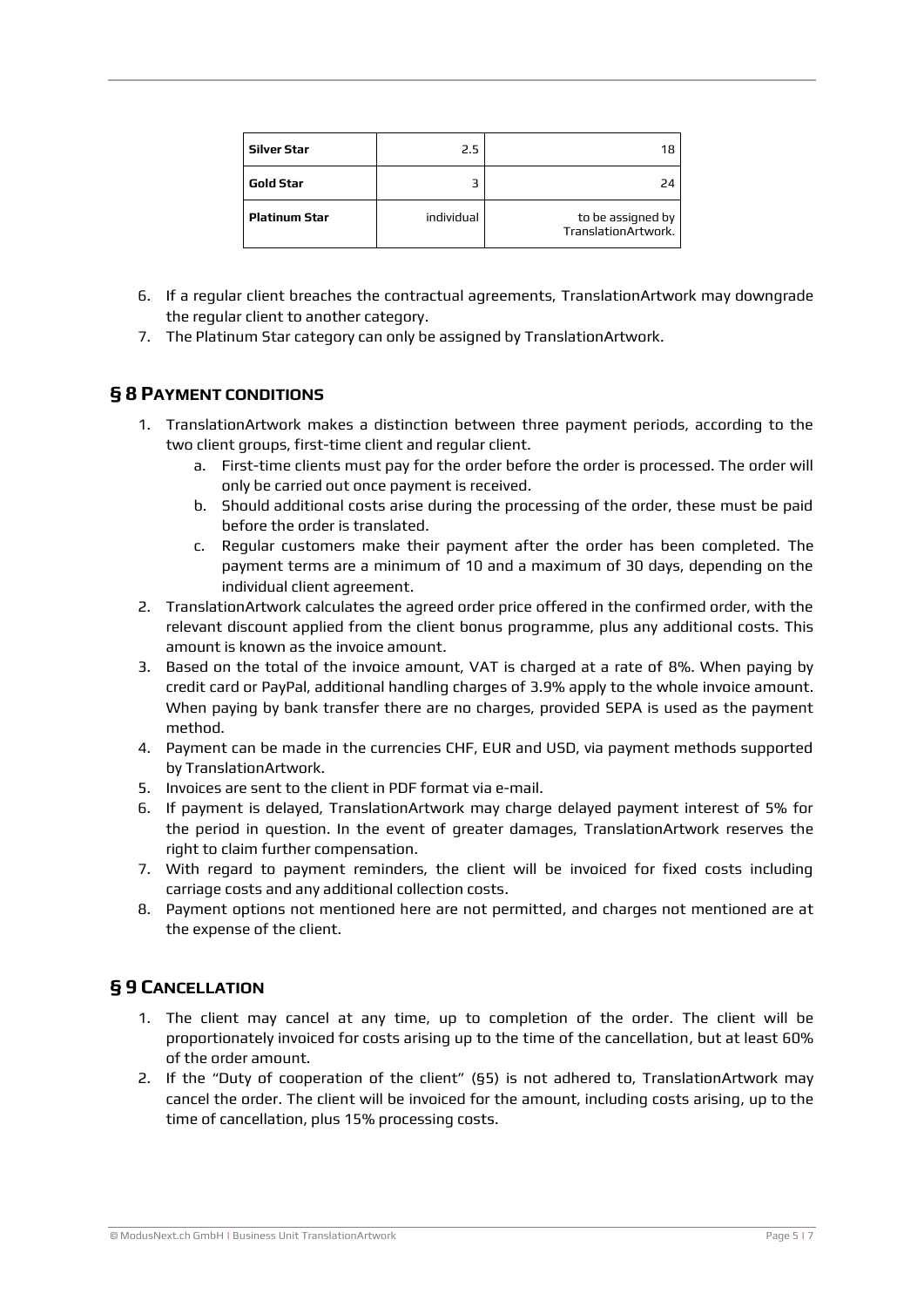## <span id="page-5-0"></span>**§ 10 LIABILITY**

- 1. TranslationArtwork is not liable for performance failure or delays as a result of a force majeure and due to unforeseeable, temporary hindrance to performance that is not their fault, particularly strikes and lockouts, as well as the failure of communication networks and the gateways of other operators.
- 2. TranslationArtwork is not liable, in particular, for loss of business caused due to delayed order delivery.
- 3. TranslationArtwork is excluded from all liability and damages to the client arising from the order, in the legally permissible scope. TranslationArtwork is, in particular, not liable for indirect damages or consequential damages.

## <span id="page-5-1"></span>**§ 11 CAVEAT EMPTOR**

1. TranslationArtwork does not assume any guarantee of the usability of the completed order for any specified purpose. Legal responsibility for use and publication pertains to the client alone.

## <span id="page-5-2"></span>**§ 12 CONFIDENTIALITY AND DATA PROTECTION**

- 1. TranslationArtwork makes every effort to safeguard the confidentiality of the content of client data.
- 2. Complete confidentiality cannot be guaranteed based on electronic data communication.
- 3. TranslationArtwork is entitled to process data associated with the business relationship or received in connection with this from the client, irrespective of whether these come from the client themselves or from third parties, required for their business operations and within a reasonable scope. Furthermore, TranslationArtwork is entitled to provide the client with occasional information about their products and services.
- 4. The content of documents given to TranslationArtwork for processing the order, are only passed on to translators and not to other persons or companies. TranslationArtwork is obliged to bind translators to maintaining the appropriate confidentiality, but is not responsible if this is breached.
- 5. In addition to these AGBs, it is possible to sign a customer-related or order related confidentiality declaration with TranslationArtwork.
- 6. The client is hereby informed that data and documents for the order are prepared and processed automatically.

#### <span id="page-5-3"></span>**§ 13 HEADHUNTING**

1. The client is obliged not to hire translators working for TranslationArtwork for the duration of the cooperation of the parties and for a period of two years thereafter, without acquiring the approval of TranslationArtwork. A penalty of CHF 40,000 is to be paid for any case of culpable breach.